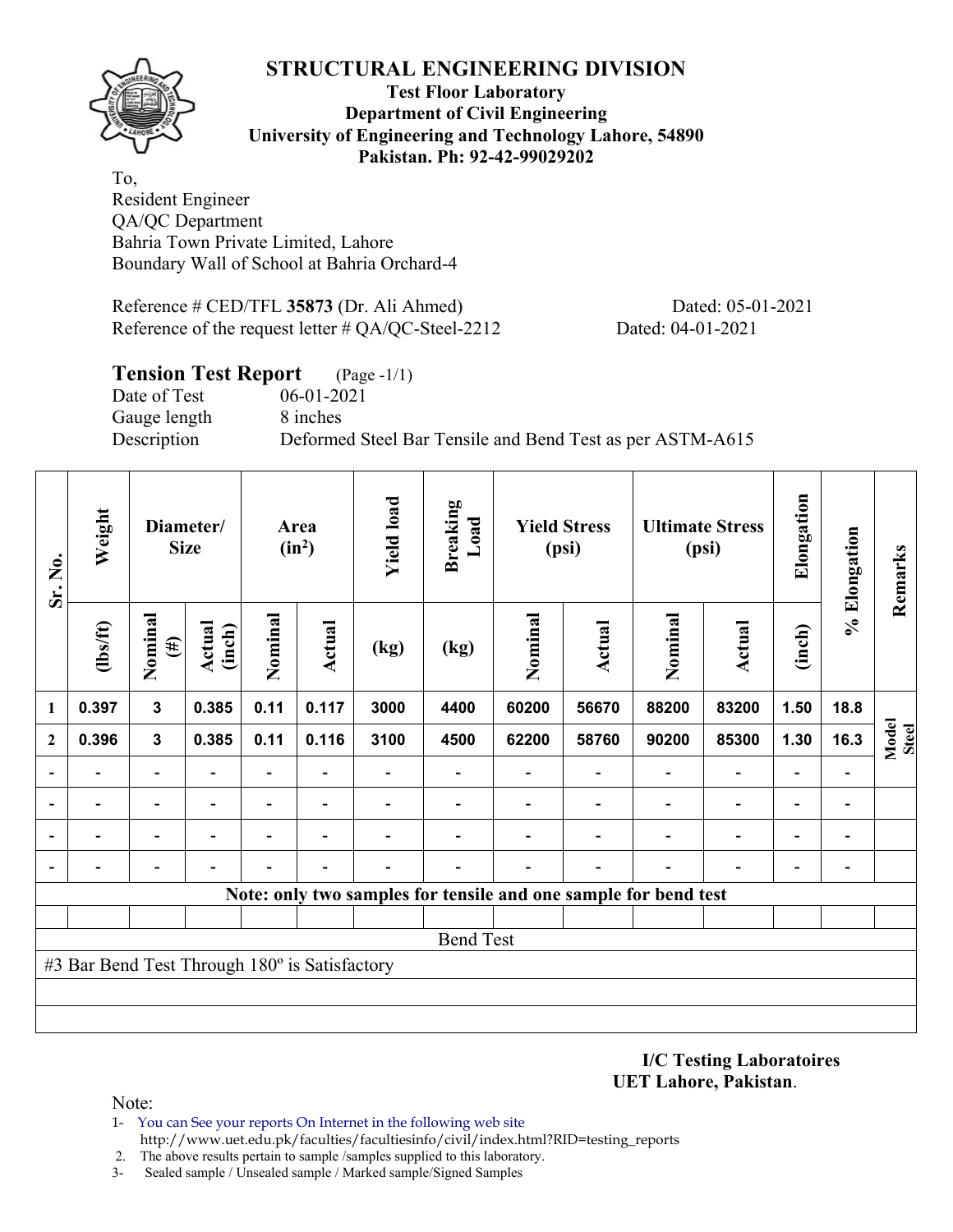

**Test Floor Laboratory Department of Civil Engineering University of Engineering and Technology Lahore, 54890 Pakistan. Ph: 92-42-99029202** 

To, ME A.S. Enterprises Style Textile Manga (AA Associates)

Reference # CED/TFL **35874** (Dr. Ali Ahmed) Dated: 05-01-2021 Reference of the request letter # USD/ASE/25 Dated: 05-01-2021

| <b>Tension Test Report</b> | $(Page - 1/1)$                                            |
|----------------------------|-----------------------------------------------------------|
| Date of Test               | $06-01-2021$                                              |
| Gauge length               | 8 inches                                                  |
| Description                | Deformed Steel Bar Tensile and Bend Test as per ASTM-A615 |

| Sr. No.                  | Weight   | Diameter/<br><b>Size</b><br>(mm) |               |                          | <b>Yield load</b><br>Area<br>$(in^2)$ |                                                     | <b>Breaking</b><br>Load<br><b>Yield Stress</b><br>(psi) |         |                          | <b>Ultimate Stress</b><br>(psi)                                 | Elongation               | % Elongation             | Remarks                  |               |
|--------------------------|----------|----------------------------------|---------------|--------------------------|---------------------------------------|-----------------------------------------------------|---------------------------------------------------------|---------|--------------------------|-----------------------------------------------------------------|--------------------------|--------------------------|--------------------------|---------------|
|                          | (1bs/ft) | Nominal                          | <b>Actual</b> | Nominal                  | Actual                                | (kg)                                                | (kg)                                                    | Nominal | Actual                   | Nominal                                                         | Actual                   | (inch)                   |                          |               |
| 1                        | 0.430    | 10                               | 10.20         | 0.12                     | 0.127                                 | 4300                                                | 5600                                                    | 78998   | 74900                    | 102881                                                          | 97600                    | 1.00                     | 12.5                     | Afco<br>Steel |
| $\mathbf{2}$             | 0.419    | 10                               | 10.06         | 0.12                     | 0.123                                 | 3800                                                | 5200                                                    | 69812   | 67940                    | 95533                                                           | 93000                    | 1.10                     | 13.8                     |               |
|                          |          | $\overline{\phantom{0}}$         |               | $\overline{\phantom{a}}$ | $\blacksquare$                        |                                                     |                                                         |         |                          |                                                                 | $\overline{\phantom{0}}$ | $\overline{\phantom{a}}$ | $\overline{\phantom{a}}$ |               |
|                          |          | $\overline{\phantom{0}}$         |               | -                        | $\blacksquare$                        |                                                     |                                                         |         | $\overline{\phantom{0}}$ | $\overline{\phantom{0}}$                                        | -                        | $\overline{\phantom{a}}$ | $\blacksquare$           |               |
| $\overline{\phantom{a}}$ |          | $\overline{\phantom{0}}$         |               |                          |                                       |                                                     |                                                         |         |                          |                                                                 | $\overline{\phantom{0}}$ | $\overline{\phantom{a}}$ | $\blacksquare$           |               |
| $\overline{\phantom{a}}$ |          |                                  |               |                          | $\blacksquare$                        |                                                     |                                                         |         | $\overline{\phantom{0}}$ | $\overline{\phantom{0}}$                                        | $\qquad \qquad -$        | $\blacksquare$           | $\blacksquare$           |               |
|                          |          |                                  |               |                          |                                       |                                                     |                                                         |         |                          | Note: only two samples for tensile and one sample for bend test |                          |                          |                          |               |
|                          |          |                                  |               |                          |                                       |                                                     |                                                         |         |                          |                                                                 |                          |                          |                          |               |
|                          |          |                                  |               |                          |                                       |                                                     | <b>Bend Test</b>                                        |         |                          |                                                                 |                          |                          |                          |               |
|                          |          |                                  |               |                          |                                       | 10mm Dia Bar Bend Test Through 180° is Satisfactory |                                                         |         |                          |                                                                 |                          |                          |                          |               |
|                          |          |                                  |               |                          |                                       |                                                     |                                                         |         |                          |                                                                 |                          |                          |                          |               |
|                          |          |                                  |               |                          |                                       |                                                     |                                                         |         |                          |                                                                 |                          |                          |                          |               |

**I/C Testing Laboratoires UET Lahore, Pakistan**.

- 1- You can See your reports On Internet in the following web site http://www.uet.edu.pk/faculties/facultiesinfo/civil/index.html?RID=testing\_reports
- 2. The above results pertain to sample /samples supplied to this laboratory.
- 3- Sealed sample / Unsealed sample / Marked sample/Signed Samples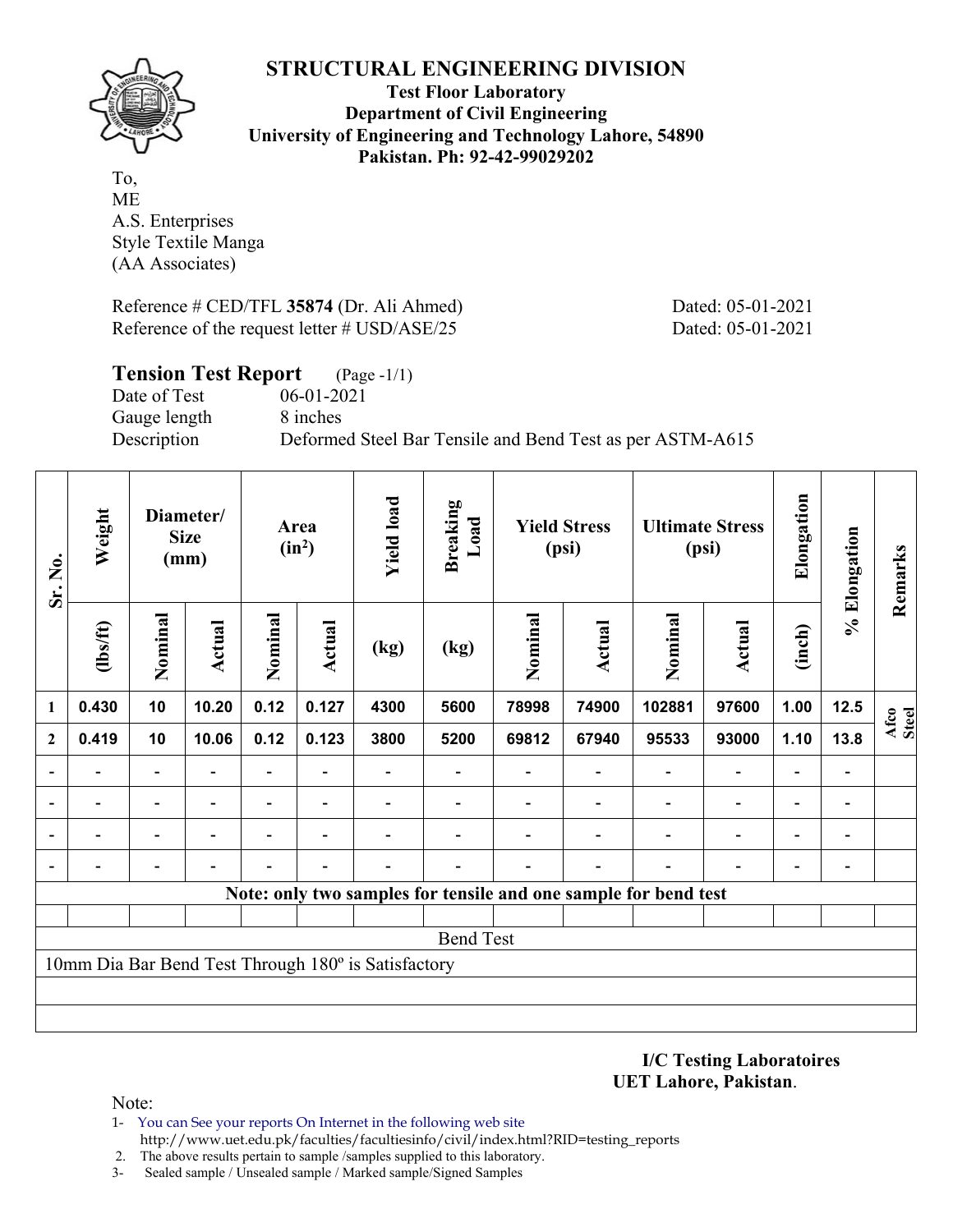

#### **Test Floor Laboratory Department of Civil Engineering University of Engineering and Technology Lahore, 54890 Pakistan. Ph: 92-42-99029202**

To, Resident Engineer JERS Engineering Consultant Construction of Taunsa Musa Khail Road Strech to be Constructed and Linked with Zhob (Package No. 1) Reference # CED/TFL **35875** (Dr. Ali Ahmed) Dated: 05-01-2021 Reference of the request letter # 570 Dated: 02-01-2021

# **Tension Test Report** (Page -1/1)

Date of Test 06-01-2021 Gauge length 8 inches

Description Deformed Steel Bar Tensile and Bend Test as per ASTM-A615

| Sr. No.        | Weight                   | Diameter/<br><b>Size</b><br>(inch) |                | Area<br>$(in^2)$ |                          | <b>Yield load</b>                                   | <b>Breaking</b><br>Load | <b>Yield Stress</b><br>(psi) |        | <b>Ultimate Stress</b><br>(psi)                                 |                          | Elongation               | % Elongation                 | Remarks |
|----------------|--------------------------|------------------------------------|----------------|------------------|--------------------------|-----------------------------------------------------|-------------------------|------------------------------|--------|-----------------------------------------------------------------|--------------------------|--------------------------|------------------------------|---------|
|                | (1bs/ft)                 | Nominal                            | Actual         | Nominal          | Actual                   | (kg)                                                | (kg)                    | Nominal                      | Actual | Nominal                                                         | Actual                   | (inch)                   |                              |         |
| $\mathbf{1}$   | 0.370                    | 3/8                                | 0.372          | 0.11             | 0.109                    | 4000                                                | 5200                    | 80200                        | 81160  | 104200                                                          | 105600                   | 1.00                     | 12.5                         |         |
| $\mathbf{2}$   | 0.370                    | 3/8                                | 0.372          | 0.11             | 0.109                    | 3900                                                | 5200                    | 78200                        | 78940  | 104200                                                          | 105300                   | 1.00                     | 12.5                         |         |
|                |                          |                                    |                |                  |                          |                                                     |                         |                              |        |                                                                 |                          |                          |                              |         |
| $\blacksquare$ | $\overline{\phantom{a}}$ | -                                  | $\blacksquare$ | $\blacksquare$   | $\overline{\phantom{a}}$ |                                                     |                         |                              |        |                                                                 | $\overline{\phantom{a}}$ | $\blacksquare$           | $\qquad \qquad \blacksquare$ |         |
|                | -                        | $\overline{\phantom{0}}$           |                |                  | ٠                        |                                                     |                         |                              |        |                                                                 | $\overline{\phantom{0}}$ | $\overline{\phantom{0}}$ | -                            |         |
|                |                          | -                                  | $\blacksquare$ | -                | $\overline{\phantom{0}}$ |                                                     |                         |                              |        |                                                                 | $\overline{\phantom{0}}$ | $\overline{\phantom{0}}$ |                              |         |
|                |                          |                                    |                |                  |                          |                                                     |                         |                              |        | Note: only two samples for tensile and one sample for bend test |                          |                          |                              |         |
|                |                          |                                    |                |                  |                          |                                                     |                         |                              |        |                                                                 |                          |                          |                              |         |
|                |                          |                                    |                |                  |                          |                                                     | <b>Bend Test</b>        |                              |        |                                                                 |                          |                          |                              |         |
|                |                          |                                    |                |                  |                          | 3/8" Dia Bar Bend Test Through 180° is Satisfactory |                         |                              |        |                                                                 |                          |                          |                              |         |
|                |                          |                                    |                |                  |                          |                                                     |                         |                              |        |                                                                 |                          |                          |                              |         |
|                |                          |                                    |                |                  |                          |                                                     |                         |                              |        |                                                                 |                          |                          |                              |         |

**I/C Testing Laboratoires UET Lahore, Pakistan**.

Note:

1- You can See your reports On Internet in the following web site http://www.uet.edu.pk/faculties/facultiesinfo/civil/index.html?RID=testing\_reports

2. The above results pertain to sample /samples supplied to this laboratory.

3- Sealed sample / Unsealed sample / Marked sample/Signed Samples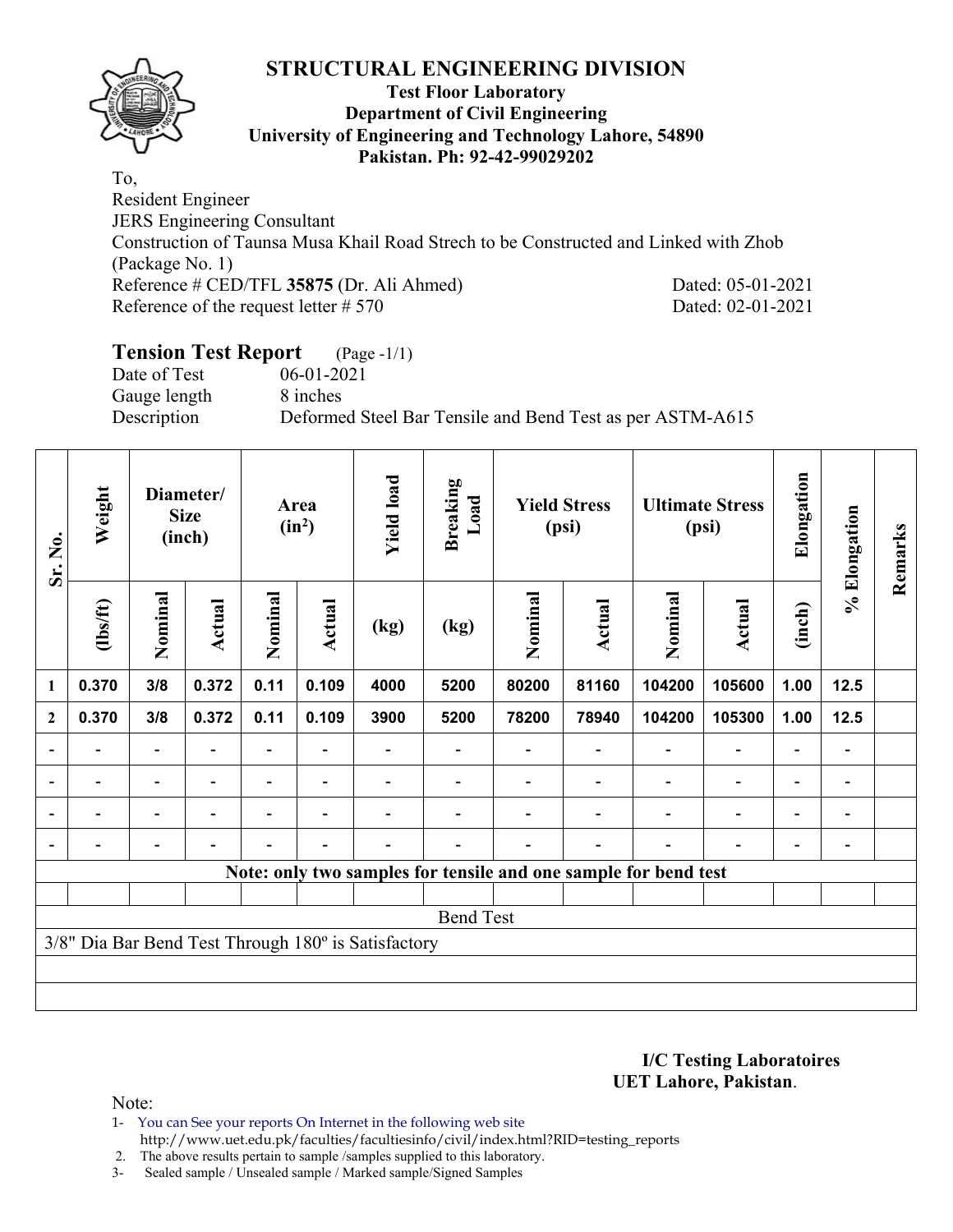

**Test Floor Laboratory Department of Civil Engineering University of Engineering and Technology Lahore, 54890 Pakistan. Ph: 92-42-99029202** 

Ref: CED/TFL/01/35876, 880 Dated: 05-01-2021

Dated of Test: 06-01-2021

### **To M/S Hamza Corporation Lahore (Construction of Additional Bridge and Colony Works at Trimmu Barrage)**

### Subject: **- CALIBRATION OF PRESSURE GAUGE (MARK: TFL/01/35876)** (Page # 1/1)

Reference to your Letter No. TPBC/NCB-01, Dated: 05/01/2021 on the subject cited above. One Pressure Gauge No. 316 as received by us has been calibrated. The results are tabulated as under:

| <b>Total Range</b>       | Zero - | 14500 (Psi) |
|--------------------------|--------|-------------|
| <b>Calibrated Range:</b> | Zero - | 7000 (Psi)  |

| <b>Pressure Gauge Reading</b><br>(Psi) | 1000  | 2000  | 3000  | 4000  | 5000  | 6000  | 7000  |
|----------------------------------------|-------|-------|-------|-------|-------|-------|-------|
| Calibrated Load (kg)                   | 13200 | 26700 | 40500 | 53800 | 68400 | 81400 | 95200 |
| <b>Calibrated Pressure (Psi)</b>       | 948   | 1918  | 2909  | 3865  | 4913  | 5847  | 6839  |

The Ram Area use for Calibration =  $198 \text{ cm}^2$  (Witness by Muhammad Shahid (NESPAK) **Calibration Curve for Pressure Gauge** Calibrated Value (Psi) = (0.983 x Gauge Reading (Psi)) - 42.07 7000 CALIBRATED PRESSURE VALUE (Psi) 6000 5000 4000 3000 2000 1000 O  $\circ$ 1000 2000 3000 4000 5000 6000 7000 **GAUGE READING (Psi)** 

> **I/C Testing Laboratoires UET Lahore, Pakistan**.

- 1- You can See your reports On Internet in the following web site http://www.uet.edu.pk/faculties/facultiesinfo/civil/index.html?RID=testing\_reports
- 2. The above results pertain to sample /samples supplied to this laboratory.
- 3- Sealed sample / Unsealed sample / Marked sample/Signed Samples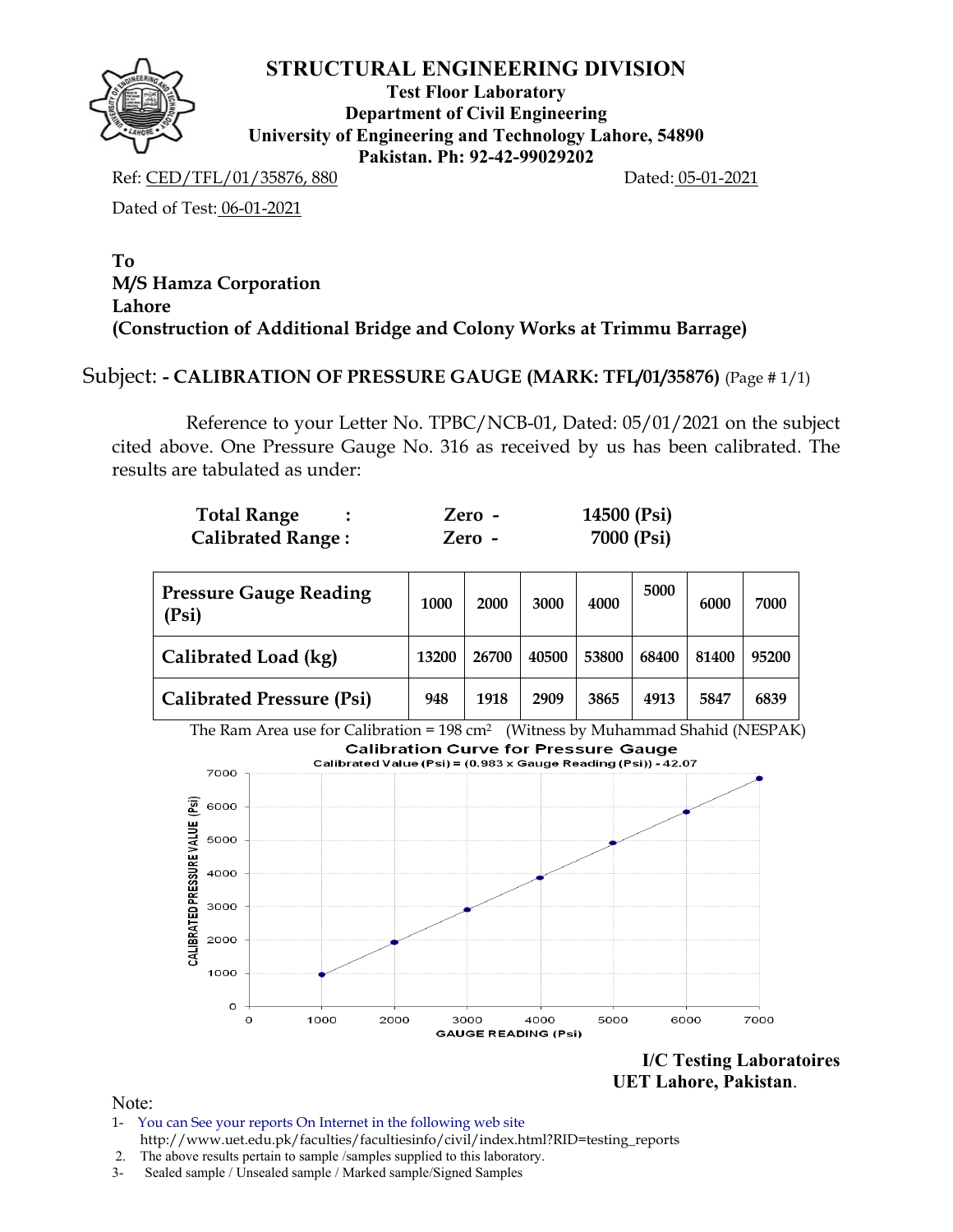

### **Test Floor Laboratory Department of Civil Engineering University of Engineering and Technology Lahore, 54890 Pakistan. Ph: 92-42-99029202**

To, Construction Manager Ortho Hospital 96-B Hali Road Gulberg-II, Lahore

Reference # CED/TFL **35877** (Dr. Ali Ahmed) Dated: 05-01-2021 Reference of the request letter # Nil Dated: 05-01-2021

### **Tension Test Report** (Page -1/1) Date of Test 06-01-2021 Gauge length 8 inches Description Deformed Steel Bar Tensile and Bend Test as per ASTM-A615

| Sr. No.                  | Weight                                        | Diameter/<br><b>Size</b>     |                          | Area<br>$(in^2)$         |                          | <b>Yield load</b> | <b>Breaking</b><br>Load | <b>Yield Stress</b><br>(psi) |                          | <b>Ultimate Stress</b><br>(psi)                                 |                          | Elongation               | % Elongation             | Remarks |
|--------------------------|-----------------------------------------------|------------------------------|--------------------------|--------------------------|--------------------------|-------------------|-------------------------|------------------------------|--------------------------|-----------------------------------------------------------------|--------------------------|--------------------------|--------------------------|---------|
|                          | (1bs/ft)                                      | Nominal<br>$(\ddot{\sharp})$ | Actual<br>(inch)         | Nominal                  | Actual                   | (kg)              | (kg)                    | Nominal                      | Actual                   | Nominal                                                         | Actual                   | (inch)                   |                          |         |
| 1                        | 0.373                                         | $\mathbf{3}$                 | 0.374                    | 0.11                     | 0.110                    | 3200              | 5100                    | 64200                        | 64300                    | 102200                                                          | 102500                   | 1.20                     | 15.0                     |         |
| $\mathbf{2}$             | 0.373                                         | $\mathbf{3}$                 | 0.373                    | 0.11                     | 0.110                    | 3100              | 5100                    | 62200                        | 62370                    | 102200                                                          | 102700                   | 1.30                     | 16.3                     |         |
| $\overline{a}$           |                                               | $\overline{\phantom{0}}$     |                          |                          |                          |                   |                         |                              |                          |                                                                 |                          |                          | $\overline{\phantom{a}}$ |         |
| $\overline{\phantom{a}}$ | $\overline{\phantom{0}}$                      | $\overline{\phantom{a}}$     | $\overline{\phantom{a}}$ | $\overline{\phantom{0}}$ | $\overline{\phantom{a}}$ |                   |                         |                              | $\overline{\phantom{0}}$ | $\blacksquare$                                                  | $\overline{\phantom{0}}$ | $\overline{\phantom{0}}$ | $\blacksquare$           |         |
| $\blacksquare$           | $\overline{\phantom{0}}$                      | $\overline{\phantom{0}}$     | ۰                        | $\overline{\phantom{0}}$ | $\overline{\phantom{0}}$ |                   |                         |                              | $\overline{\phantom{0}}$ | $\overline{\phantom{0}}$                                        | $\overline{a}$           | $\overline{\phantom{0}}$ | $\blacksquare$           |         |
| $\blacksquare$           |                                               | $\overline{\phantom{0}}$     | $\overline{\phantom{0}}$ | $\overline{\phantom{0}}$ | $\blacksquare$           | -                 |                         |                              | $\overline{\phantom{0}}$ |                                                                 | $\overline{\phantom{0}}$ | $\overline{\phantom{0}}$ | $\blacksquare$           |         |
|                          |                                               |                              |                          |                          |                          |                   |                         |                              |                          | Note: only two samples for tensile and one sample for bend test |                          |                          |                          |         |
|                          |                                               |                              |                          |                          |                          |                   |                         |                              |                          |                                                                 |                          |                          |                          |         |
|                          |                                               |                              |                          |                          |                          |                   | <b>Bend Test</b>        |                              |                          |                                                                 |                          |                          |                          |         |
|                          | #3 Bar Bend Test Through 180° is Satisfactory |                              |                          |                          |                          |                   |                         |                              |                          |                                                                 |                          |                          |                          |         |
|                          |                                               |                              |                          |                          |                          |                   |                         |                              |                          |                                                                 |                          |                          |                          |         |
|                          |                                               |                              |                          |                          |                          |                   |                         |                              |                          |                                                                 |                          |                          |                          |         |

**I/C Testing Laboratoires UET Lahore, Pakistan**.

- 1- You can See your reports On Internet in the following web site http://www.uet.edu.pk/faculties/facultiesinfo/civil/index.html?RID=testing\_reports
- 2. The above results pertain to sample /samples supplied to this laboratory.
- 3- Sealed sample / Unsealed sample / Marked sample/Signed Samples